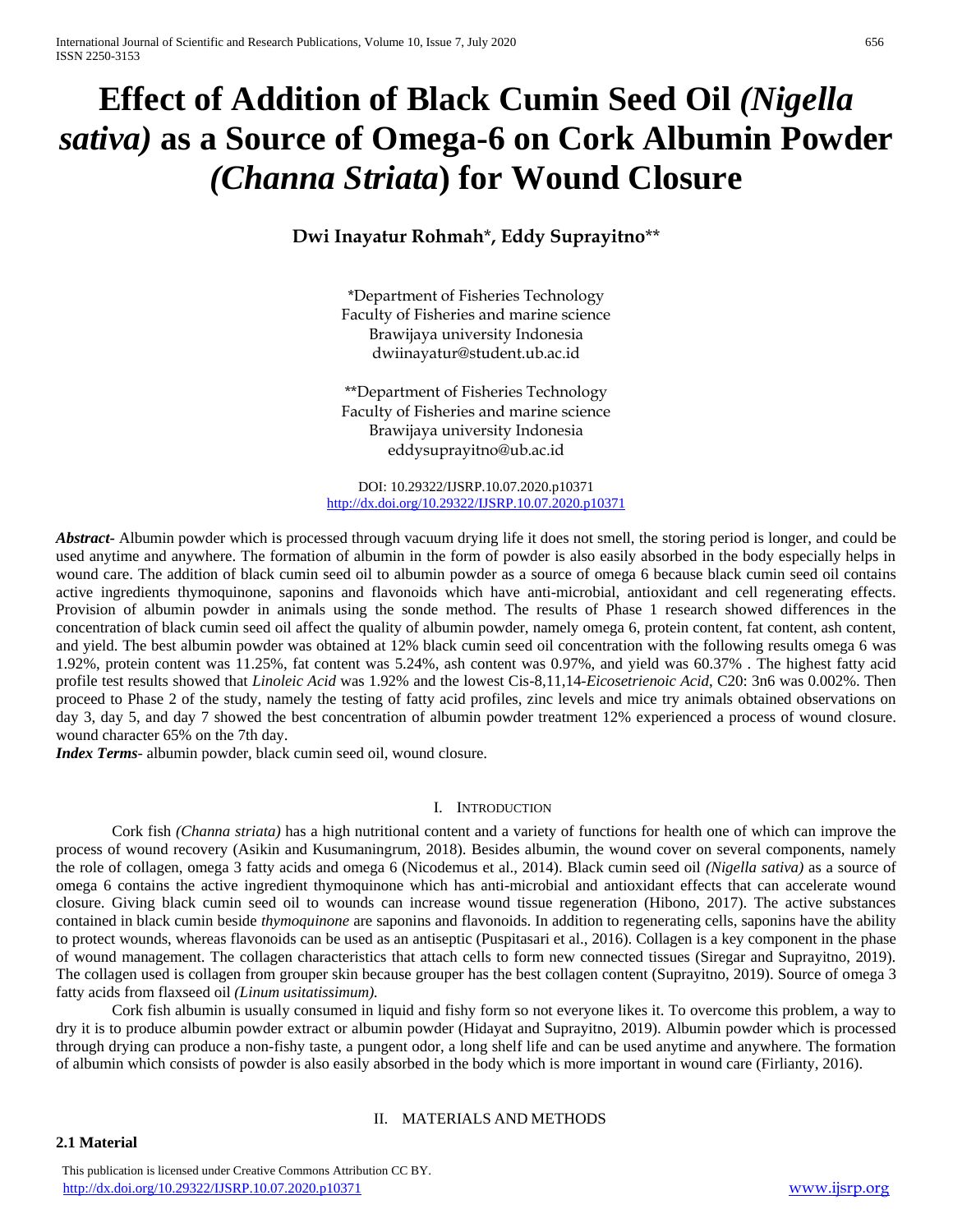International Journal of Scientific and Research Publications, Volume 10, Issue 7, July 2020 657 ISSN 2250-3153

The research material used consisted of raw materials for the production of albumin extract, namely cork fish, materials for making collagen, namely grouper skin, NaOH, astic acid and aquades. The material for making albumin powder is albumin extract derived from the extraction of cork fish, collagen, black cumin seed oil as a source of omega 6, flaxseed oil as a source of omega 3 and the coating material namely sorbitol and dextrin.

This research method is an experimental method. This research was conducted in two stages, namely stage 1 research and stage 2 research. Research 1 aims to obtain the optimal concentration of black cumin seed oil which is added to the production of albumin powder so that the best powder quality is obtained for the second stage research. While the second phase research aims to see the process of wound closure in animals using albumin powder with the best quality compared to negative control and negative control.

# **2.1.1 Process Extraction Albumin**

The making of albumin extract begins with the preparation of raw materials ie cork fish is turned off by being hit on the head, then the fish is weeded, dipped and then diced and washed with running water. Furthermore, cork fish weighed 250 grams, then put into steam at a temperature of 70°C for 30 minutes. After that the cork fish meat is filtered and the filtrate is taken. Cork fish extract is ready to use.

#### **2.1.2 Process Collagen**

Collagen manufacturing is done by preparing grouper skin that has been removed from scales and remaining flesh attached. Grouper skin is cut 1 x 1 cm and then soaked with 0.1 M NaOH for 24 hours with a ratio of skin and solution of 1:10, then grouper skin is neutralized with aquades. Furthermore, soaked with acetic acid in the ratio of 1:10 for 24 hours and then filtered and taken the filtrate. Then the precipitation is done with NaCl 0.9 M for 24 hours. After 24 hours, centrifugation was carried out at 3500 rpm for 20 minutes then dialysis with 0.5 M acetic acid in a ratio of 1:10. Then inserted into the cellophane membrane. After that the cellophane membrane was immersed in 0.1 M acetic acid solution for 6 hours. Furthermore, soaked with distilled water to neutral pH. After that, collagen is ready to use.

#### **2.1.3 Process Albumin Powder**

.

**3.1 Omega 6**

The making of albumin powder is 180 ml cork fish extract albumin added with 6% sorbitol and 80% dextrin. Then added black cumin seed oil concentrations of 8%, 10%, and 12%. Subsequently added 0.6% collagen, 1.5% flaxseed oil then homogenized with a 2000 rpm homogenizer for 15 minutes. The resulting mixture is poured into a baking dish and dried with vacuum drying. After the sample is dried, blend until smooth and sieved with a 60 mesh sieve. Albumin powder was analyzed in omega 6, protein content, fat content, water content, ash content, yield and organoleptic



# III. RESULT AND DISCUSSION

Omega 6 albumin powder with different concentrations of black cumin seed oil produces different omega 6 values. At 8% black cumin seed oil concentration of 1.82%, 10% concentration of 1.88%, and 12% concentration of 1.92%. The highest omega 6 value is shown at a concentration of 12% which is equal to 1.92%, while the lowest omega 6 at an concentration of 8% is 1.82%. The omega 6 black cumin seed oil value has decreased due to the heating process when drying albumin powder. According to Sipayung et al. (2015), one cause of damage to fat is oxidation. The oxidation process is not determined by the size of the amount of fat in the material so that even small amounts of fat-containing material are easily subjected to oxidation.

Figure 1. The Result of Omega 6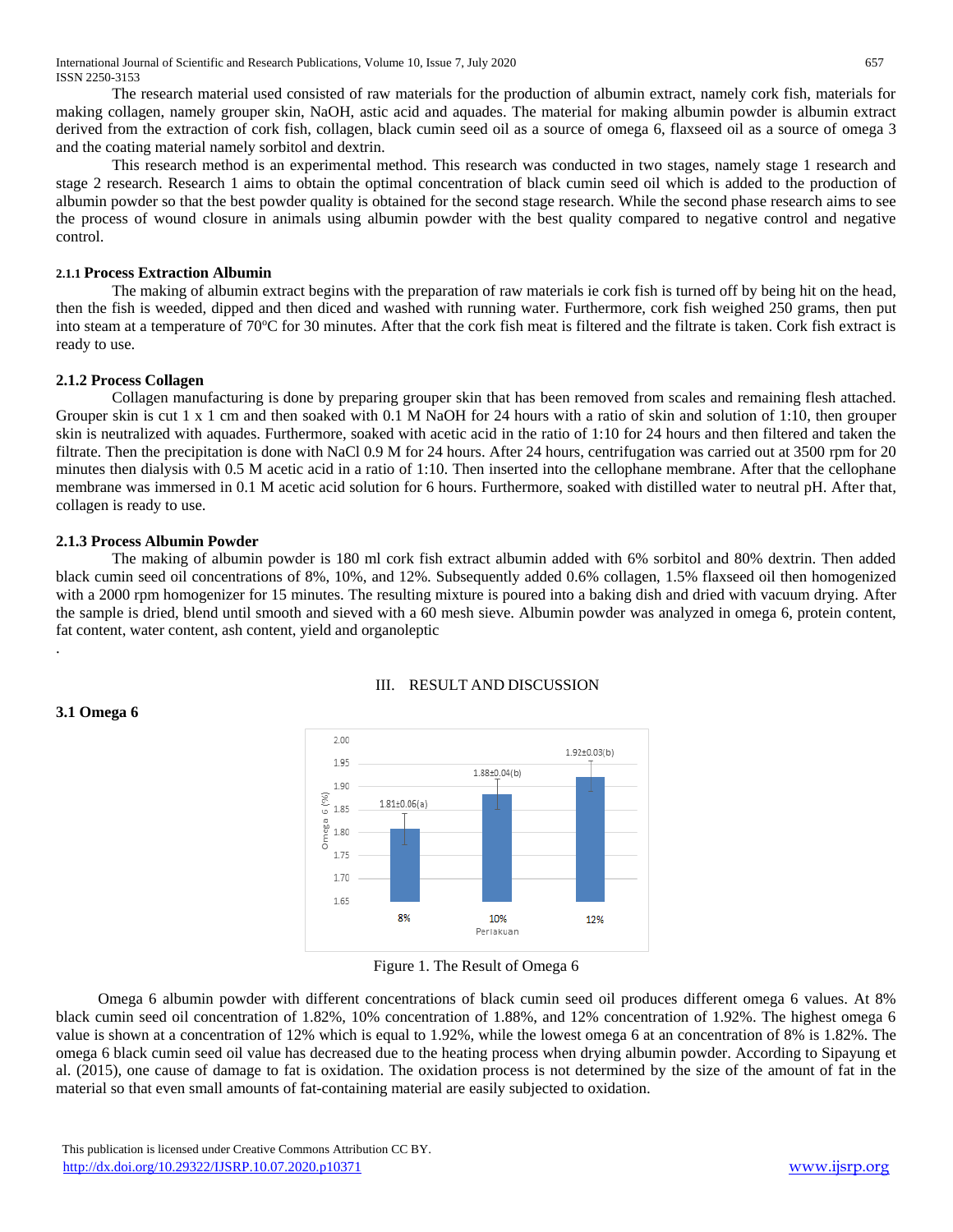#### **3.2 Protein Content**



Figure 2. The Result of Protein Content

The value of 8% black cumin seed oil concentration produced a protein content of 10.82%, a concentration of 10% at 11.04%, and a concentration of 12% at 11.25%. The highest protein content results in the concentration of black cumin seed oil 12% by 11.25% and the value of the lowest protein content in the concentration of black cumin seed oil 8% is 10.82%. Protein content produced in the manufacture of powder increases with increasing concentration of black cumin seed oil that is given in the manufacture of powder. This is because black cumin seed oil contains high protein which is equal to 22.7%.

#### **3.3 Water Content**



Figure 3. The Result of Water Content

The value of 8% black cumin seed oil concentration produced a moisture content of 7.83%, a concentration of 10% at 8.65%, and a concentration of 12% at 9.02%. The highest value of water content in black cumin seed oil concentration of 12% was 9.02% and the lowest water content value was in the concentration of black cumin seed oil 8% of 7.83%. The water content in the resulting albumin powder showed an increase along with the increased concentration of black cumin seed oil given.

# **3.4 Fat Content**



 This publication is licensed under Creative Commons Attribution CC BY. <http://dx.doi.org/10.29322/IJSRP.10.07.2020.p10371> [www.ijsrp.org](http://ijsrp.org/)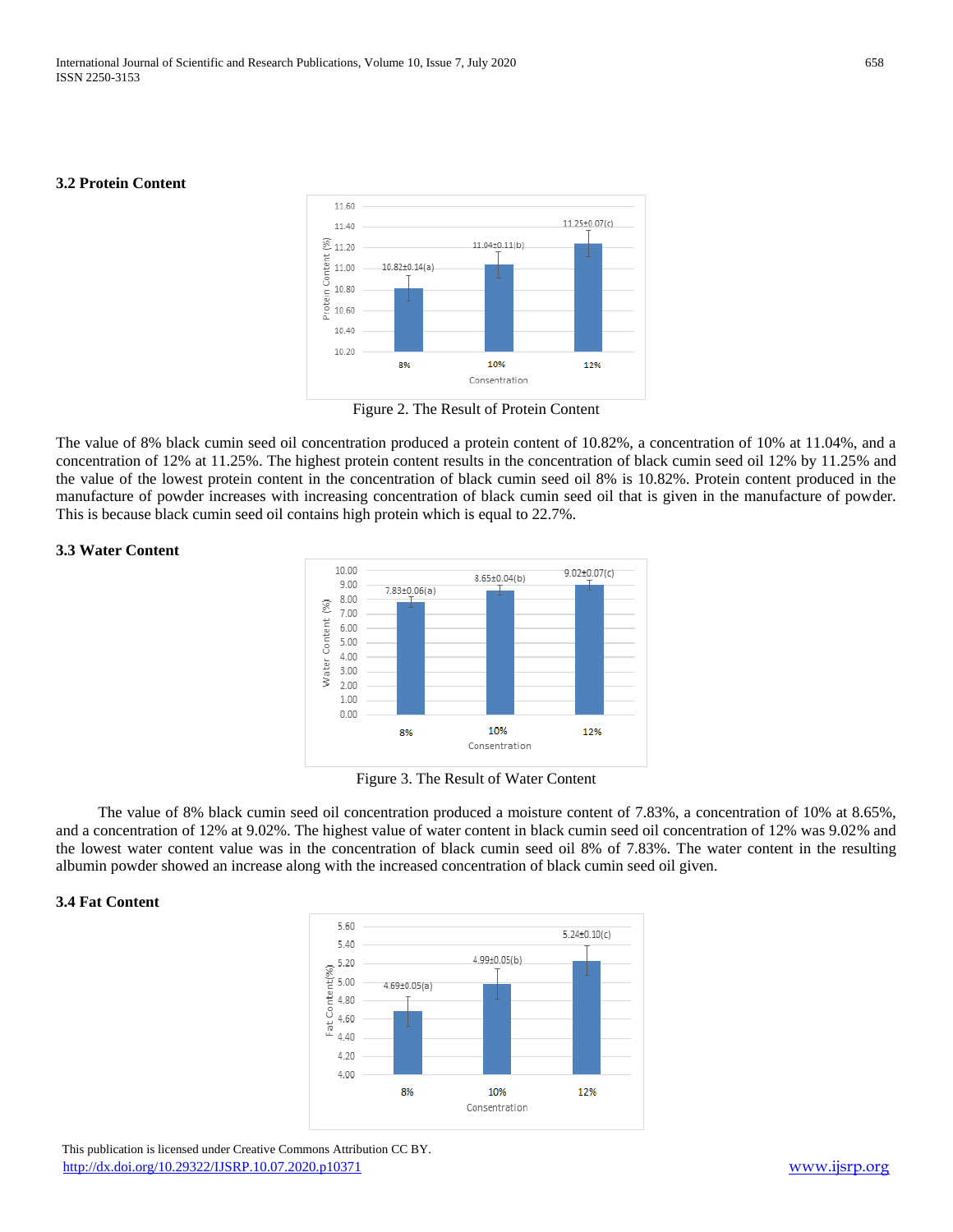# Figure 4. The Result of Fat Content

The fat content of albumin powder at the concentration of black cumin seed oil was 4.69%, the concentration of 10% was 4.99%, and the concentration of 12% was 5.24%. The highest value of fat content in black cumin seed oil concentration is 12% by 5.24%, and the lowest value of fat content in black cumin seed oil concentration is 8% by 4.69%. It can be concluded that the higher the concentration of cumin seed oil, the greater the fat content produced.

# **3.5 Ash Content**



Figure 5. The Result of Ash Content

Ash content contained in the concentration of 8% black cumin seed oil produced ash value of 0.85%, 10% concentration of 0.91%, and 12% concentration of 0.97%. The highest ash content value in the concentration of black cumin seed oil is 12% by 0.97%, and the lowest ash content value in the concentration of black cumin seed oil is 8% by 0.85%. The ash content in the albumin powder comes from omega 3 source oil and omega 6 source oil added.

#### **3.6 Yield**



Figure 6. The Result of Yield

The results of the yield at 8% black cumin seed oil yield yields 57.19%, 10% concentration at 58.86%, and 12% concentration at 60.37%. The highest yield at a concentration of 12% was 60.37% and the lowest yield at a concentration of 8% was 57.19%. The higher the concentration of black cumin oil given will increase the volume the higher the yield produced.

# **3.7 Organoleptic**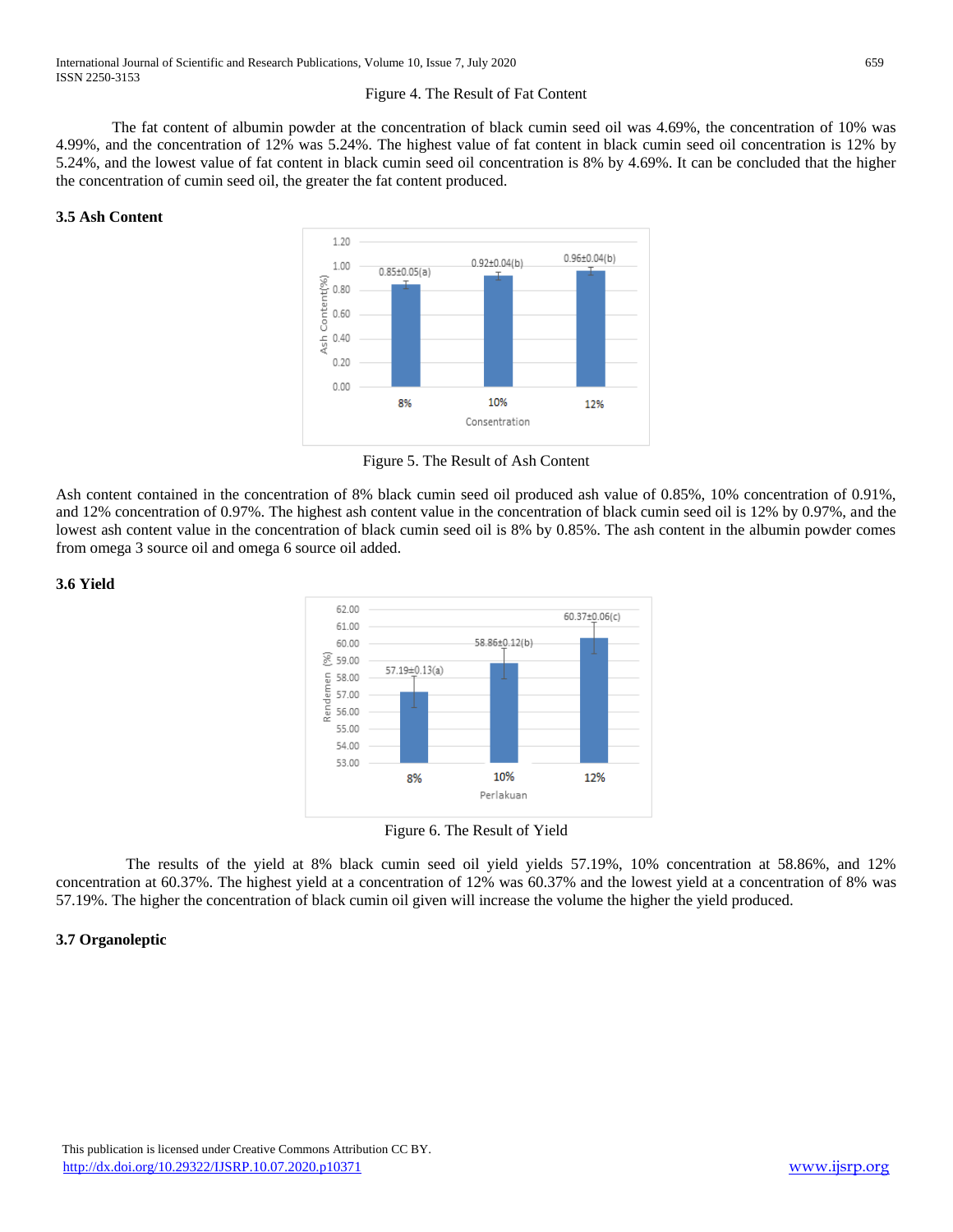International Journal of Scientific and Research Publications, Volume 10, Issue 7, July 2020 660 ISSN 2250-3153



Figure 7. The result of Organoleptic

Organoleptic assessment of albumin powder with different concentrations shows differences. At 8% black cumin seed oil concentration, the value of color parameter shows a value of 3.30, a concentration of 10% at 2.53, and a concentration of 12% at 2.20. Whereas in the treatment of black cumin seed oil concentration with a concentration of 8% the aroma parameter was 4.23, a concentration of 10% was 4.83, and a concentration of 12% was 5.33. In the color parameter, the highest value was obtained from the concentration of black cumin seed oil at 3% by 3.30 and the lowest value from the concentration of black cumin seed oil at a concentration of 12% by 2.20. The highest value in the color parameter indicates that panelists dislike the color produced by albumin powder with the addition of black cumin seed oil because it tends to be too brown. As for the aroma parameter, the highest value was obtained from the concentration of black cumin seed oil at 12% by 5.33 and the lowest value of the concentration of black cumin seed oil at 8% by 4.23. The highest value on the aroma parameter indicates that the panelists liked the color produced from albumin powder with the addition of black cumin seed oil because the resulting aroma was not fishy and pungent.

#### **3.8 Animal Testing**

After knowing the optimal concentration of black cumin seed oil for the production of best quality albumin powder, which is 12% concentration which is then tested on animals to find out the effect of albumin powder on wound closure, further tests are analysis of albumin powder fatty acid profile, and zinc content test. Albumin powder with the best concentration of 12% was then compared with negative control and positive control. Mice were injured with a wound length of 2 cm. The process of wound closure was measured for 7 days with observation on the 3rd day of the 5th day and 7th day. Giving albumin powder using the sonde method.



Figure 8. The Result of Day 3

On the 3rd day different treatments showed different results of wound closure. The negative control treatment showed an average wound length of 1.8 cm, a positive control treatment of 1.7 cm, and a 12% albumin concentration powder treatment of 1.6 cm. The fastest wound closure on day 3 was obtained at 12% albumin powder concentration treatment of 1.6 cm, while the longest wound closure was at negative control treatment of 1.8 cm. This can be interpreted that the wound closure process on the treatment on the 3rd day was 30%.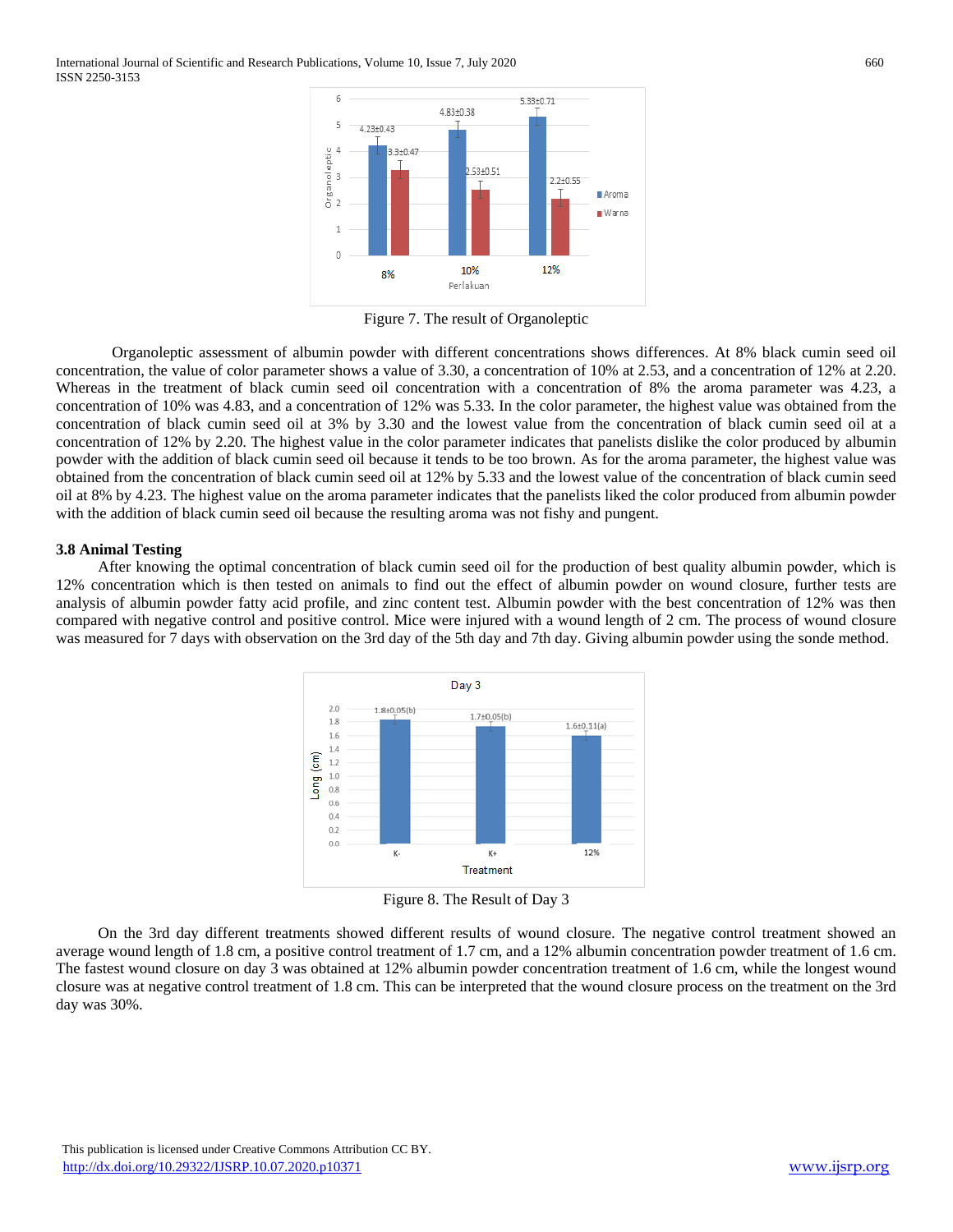International Journal of Scientific and Research Publications, Volume 10, Issue 7, July 2020 661 ISSN 2250-3153



Figure 9. The Result of Day 5

Different treatments show different results of wound closure on the 5th day. The negative control treatment showed an average wound length of 1.5 cm, a positive control treatment of 1.4 cm, and a 12% albumin concentration powder treatment of 1.1 cm. The fastest wound closure on day 5 was obtained by albumin powder treatment with a concentration of 12%, which was 1.1 cm, while the longest wound closure was negative control treatment at 1.5 cm. This can be interpreted that the process of wound closure at the best treatment on the 5th day was 45%.



Figure 10. The Result of Day 7

The negative control treatment showed an average wound length of 1.5 cm, a positive control treatment of 1.1 cm, and a 12% albumin concentration powder treatment of 0.7 cm. The fastest wound closure on day 7 was obtained by a 12% concentration of albumin powder treatment of 0.7 cm, while the longest wound closure was at a negative control treatment of 1.5 cm. This can be interpreted that the process of wound closure at the best treatment on day 7 was 65%.

# **3.9 Fatty Acid Profile**

| No.              | Jenis Asam Lemak                                    | Kadar $(\%)$ |
|------------------|-----------------------------------------------------|--------------|
| 1.               | Linoleic Acid, C18:2n6c                             | 1.92         |
| 2.               | Linolenic Acid, C18:3n3                             | 0.94         |
| 3.               | Oleic Acid, C18:1n9c                                | 0.99         |
| $\overline{4}$ . | Heptadecanoic Acid, C17:0                           | 0.006        |
| 5.               | Palmitoleic Acid, C16:1                             | 0.02         |
| 6.               | Arachidonic Acid, C20:4n6                           | 0.006        |
| 7.               | Cis-11,14-Eicosedienoic Acid, C20:2                 | 0.07         |
| 8.               | $Cis-4,7,10,13,16,19-Docosahexaenoic Acid, C22:6n3$ | 0.01         |
| 9.               | $\gamma$ -Linolenic Acid, C18:3n6                   | 0.94         |
| 10.              | Stearic Acid, C18:0                                 | 0.18         |
| 11.              | Palmitic Acid, C16:0                                | 0.51         |
| 12.              | Myristic Acid, C14:0                                | 0.01         |
| 13.              | Cis-8,11,14-Eicosetrienoic Acid, C20:3n6            | 0.002        |
| 14.              | Pentadecanoic Acid, C15:0                           | 0.06         |
| 15.              | Lauric Acid, C12:0                                  | 0.06         |

 This publication is licensed under Creative Commons Attribution CC BY. <http://dx.doi.org/10.29322/IJSRP.10.07.2020.p10371> [www.ijsrp.org](http://ijsrp.org/)